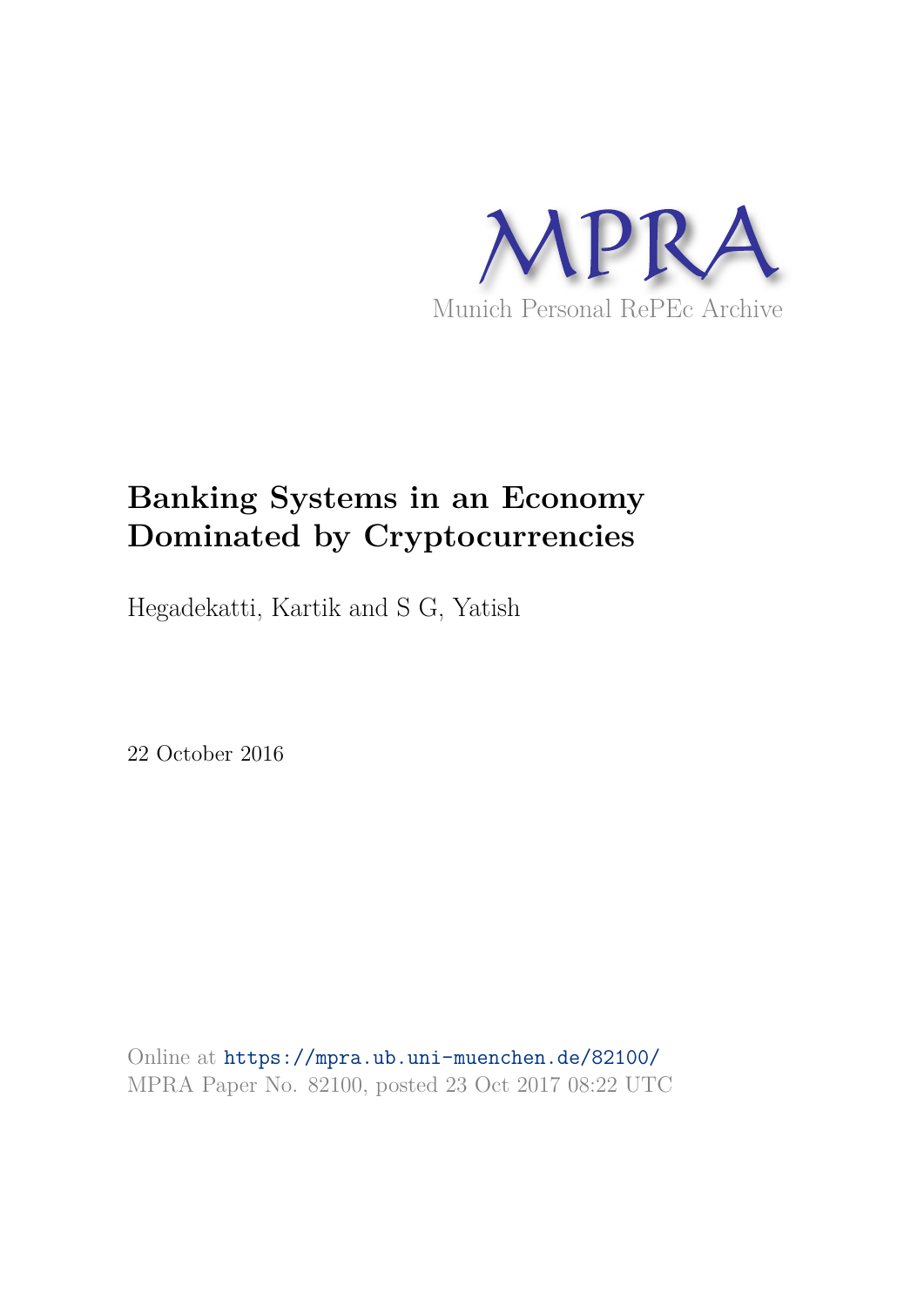# **BANKING SYSTEMS IN AN ECONOMY DOMINATED BY CRYPTOCURRENCIES**

**Dr.Kartik H & Dr.Yatish S.G**

**Authors' Email: dr.kartik.h@gmail.com; dryatish.blr@gmail.com**

### **ABSTRACT**

In this paper, we analyse the workings of commercial banks in a scenario where crypto-currencies are the mainstream bills of exchange. We start by explaining the concept of cryptocurrencies (also referred to as cryptocoins in this paper). Then we discuss the concept of Regulated and Sovereign Backed Cryptocurrencies (RSBCs). Later on, we envisage a scenario where cryptocoins are the main media of exchange. The banking aspects of Paper money, Bitcoins and RSBCs are then deliberated. We analyse the interplays between Banking and various currency formats. Finally, the paper concludes as to which currency is best suited to be the mainstream bill of exchange.

# **INTRODUCTION**

A cryptocurrency is a medium of exchange using cryptographic techniques to safeguard transactions and also manage the formation of additional units of the currency.

BANKS & CRYPTOCURRENCIES Dr.Kartik H & Dr.Yatish S.G Page 1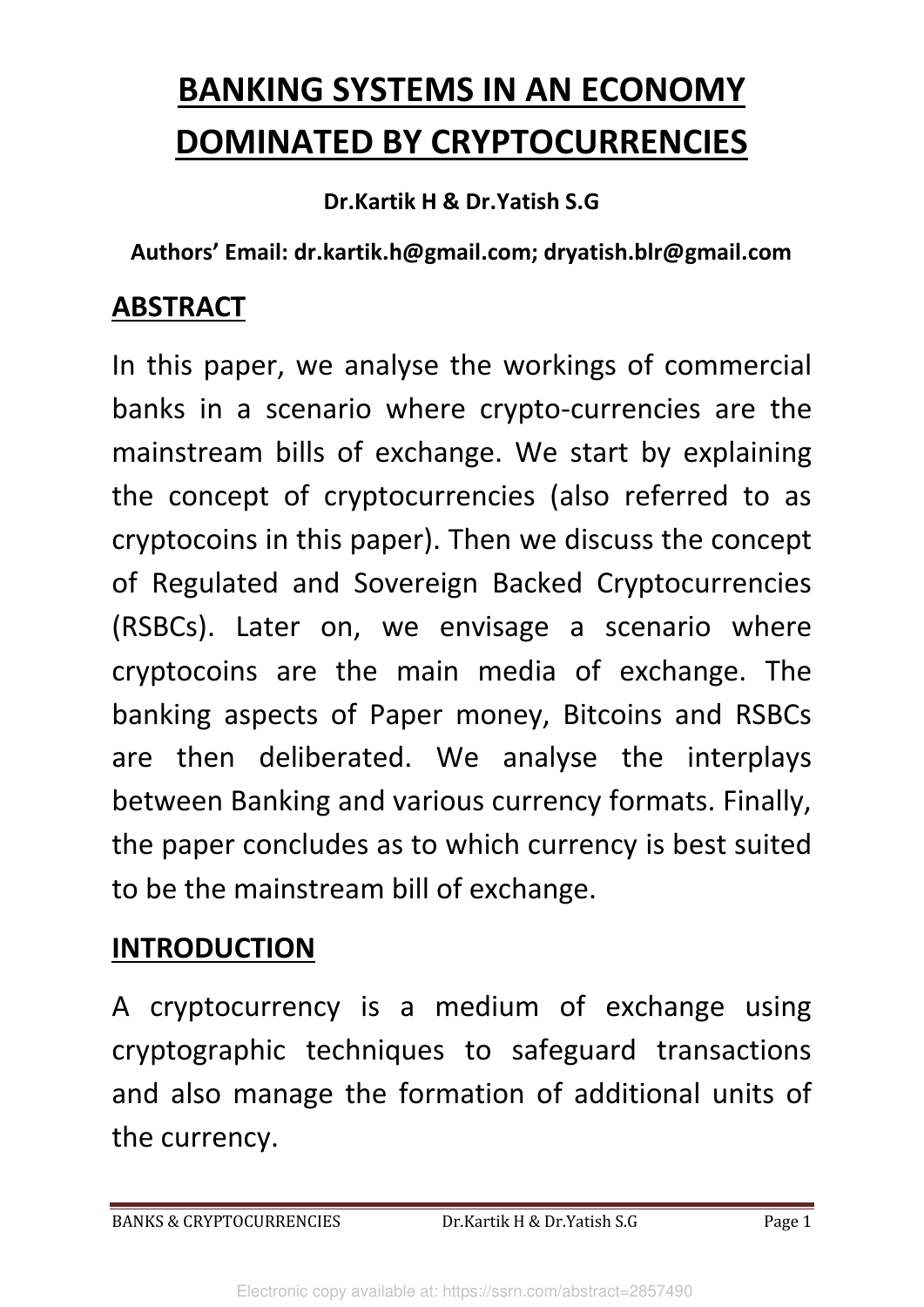A BlockChain is a widely disseminated archive of data that maintains a continually-expanding register of records fully and reliably protected from any alteration or modification. Each block has a timestamp and link to the preceding block.

A Crypto wallet is an encrypted electronic device that allows an individual to make electronic cryptocurrency transactions. Each wallet will have a public key visible to anyone. But it can be operated by only a person who has a private key. Transactions on the cryptocoin network are usually anonymous.

When people send cryptocoins to each other, someone has to keep account of who spent how much at what time. In case of fiat money (or paper money) it is done by banks (known as Trusted Third Parties, for which they charge a commission).But in case of Cryptocoins, it is registered on a ledger called BlockChain (with nil or minimal fees).

The cryptocoin network makes this possible by detailing all the transactions made during a certain timeframe into a list. This list is known as a block. A certain set of people called 'miners' verify these transactions mathematically and register them on the BlockChain. Those bona-fide miners who have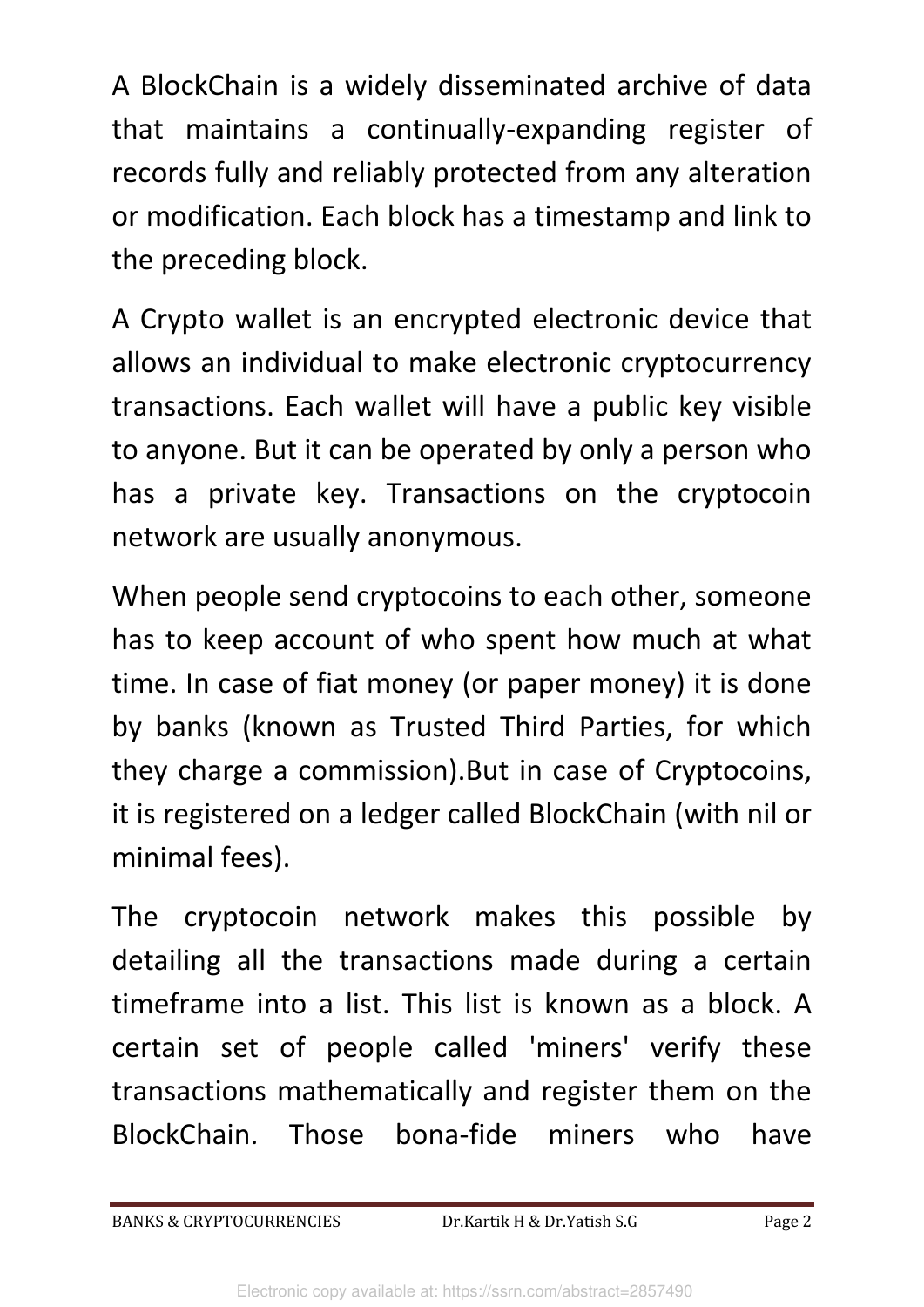successfully verified the transactions are paid freshly created Cryptocoins. This is how miners are rewarded, and new cryptocoins are generated. This is also the reason why no transaction costs are levied, as the network (in the form of miners) verifies the transactions.

Bitcoin is a peer-to-peer based cryptocoin which is not backed by any commodity and (unlike fiat money) carries no sovereign guarantee whatsoever.

Regulated and Sovereign Backed Cryptocurrencies (RSBC), on the other hand are government backed cryptocurrency akin to paper currency, but in digital form. In this system, the cryptocoins (known as NationCoins) are backed by Sovereign Guarantee.

They are run on a highly secure Controlled BlockChain(CBC) in which Sovereign backed Cryptocurrencies will be transacted without any hassles. NationCoins are completely managed by the Sovereign Authority i.e the Government.

This system is based on the K-Y Protocol  $^{[1]}$ . The K-Y Protocol is a set of rules and instructions to implement the Regulated and Sovereign Backed Cryptocurrency (RSBC) system.

BANKS & CRYPTOCURRENCIES Dr.Kartik H & Dr.Yatish S.G Page 3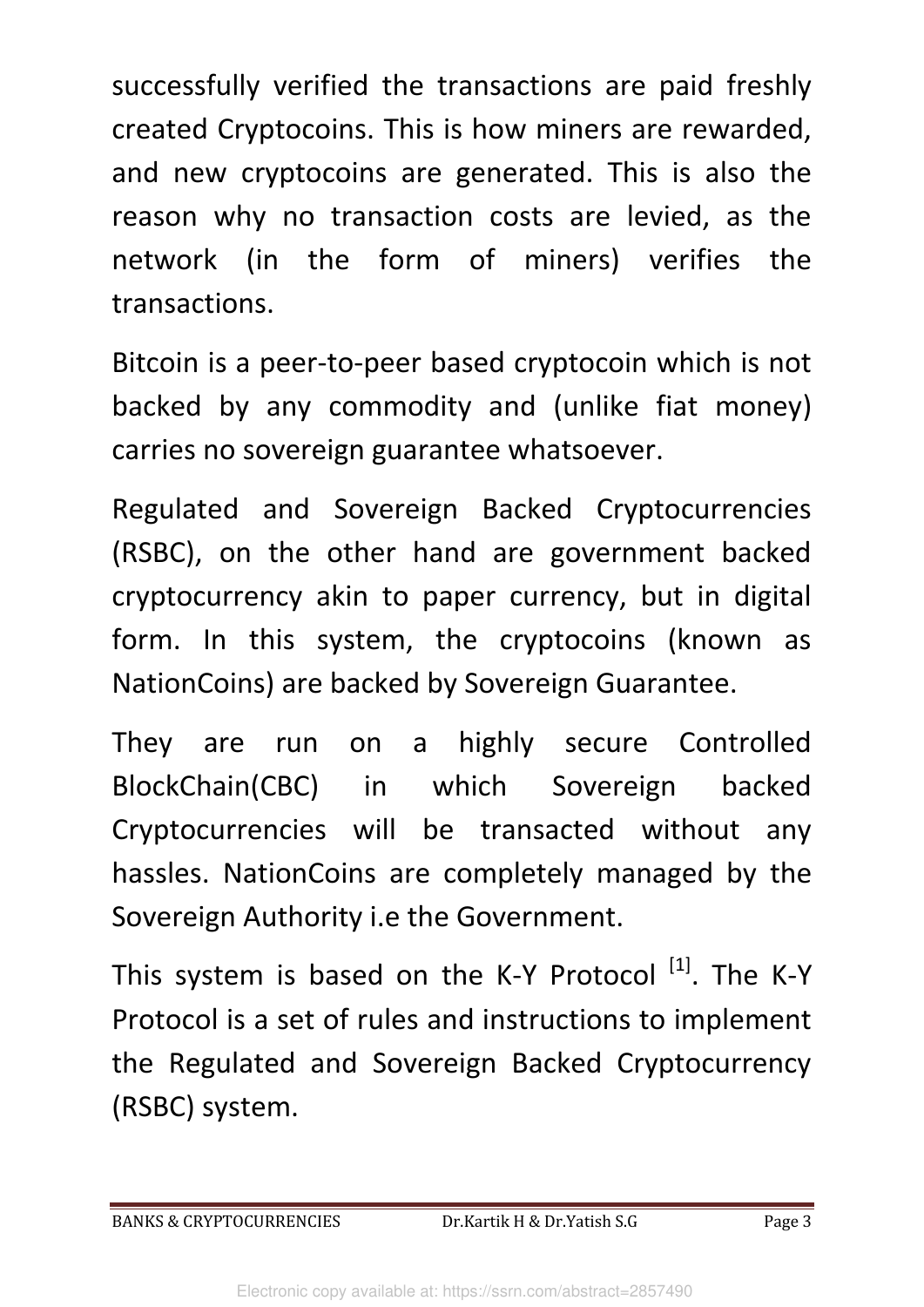# **BANKING**

A bank is a financial institution that accepts deposits from the public and creates credit  $^{[2]}$ .

One of the important ways by which banks help create money is through the Fractional Reserve Banking system.

It plays out in the following manner.

Joe deposits \$1,000 in the TOWN BANK. Now this \$1,000 is a liability for the bank. Why? Because it has to return this \$1,000 to Joe any time he demands. Moreover, the bank has to bear the cost of holding \$1,000. From this \$1,000, the bank takes \$200 and sets it aside as a reserve (to use if needed immediately). The rest \$800, it lends out to Bob, who needs a loan to start a business.

Now the TOWN BANK charges interest on the loan it gives to Bob. If Joe checks his account, he will find \$1,000 written in his account book. If Bob checks his account, he will find \$800 in it. Now, there appears to be a total of \$1000+\$800=\$1800 in the system, but in reality, there is only \$1000.

It is because of a book-keeping technique that banks use. The bank has created a debt instrument called IOU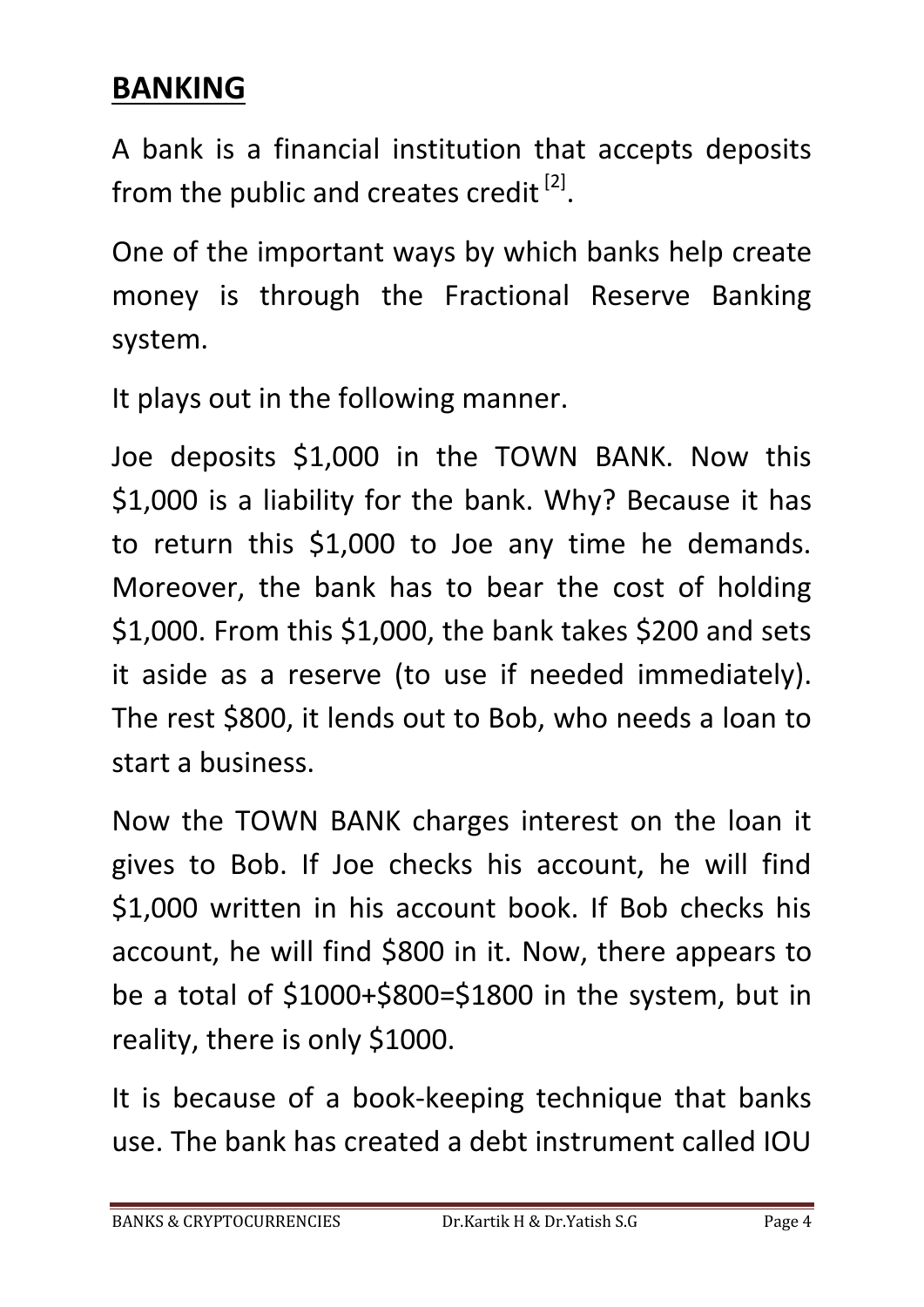(short for- I Owe yoU). What Joe will find in his account is only \$200 in cash plus an \$800 worth of promissory note that when given to the CENTRAL BANK (of that country) will provide that money to the TOWN BANK.

Bob spends the \$800 to buy some stuff from Alice. Alice deposits \$800 in the CITY BANK. CITY BANK sets aside 20%, i.e. \$160 as reserve and then loans out \$640 to Robert who needs the money (on interest). Here whatever money is lent is actually created. This process goes on until the total amount of reserve in the system is equal to \$1,000 (original amount deposited by Joe). At 20% reserve rate, \$1,000 can create \$4,000 of additional money.

This creation of money where a bank takes deposits, provides loans, but holds reserves that are a fraction of its liabilities is known as Fractional Reserve Banking.

The process is not as simple as it seems. The Central Banks tightly control this creation of money by several direct and indirect regulations. This Fractional Reserve Banking was borne out of a unique observation made by medieval bankers.

As discussed, medieval age bankers used to accept gold deposits and issue promissory notes to be redeemed later. The people started using these promissory notes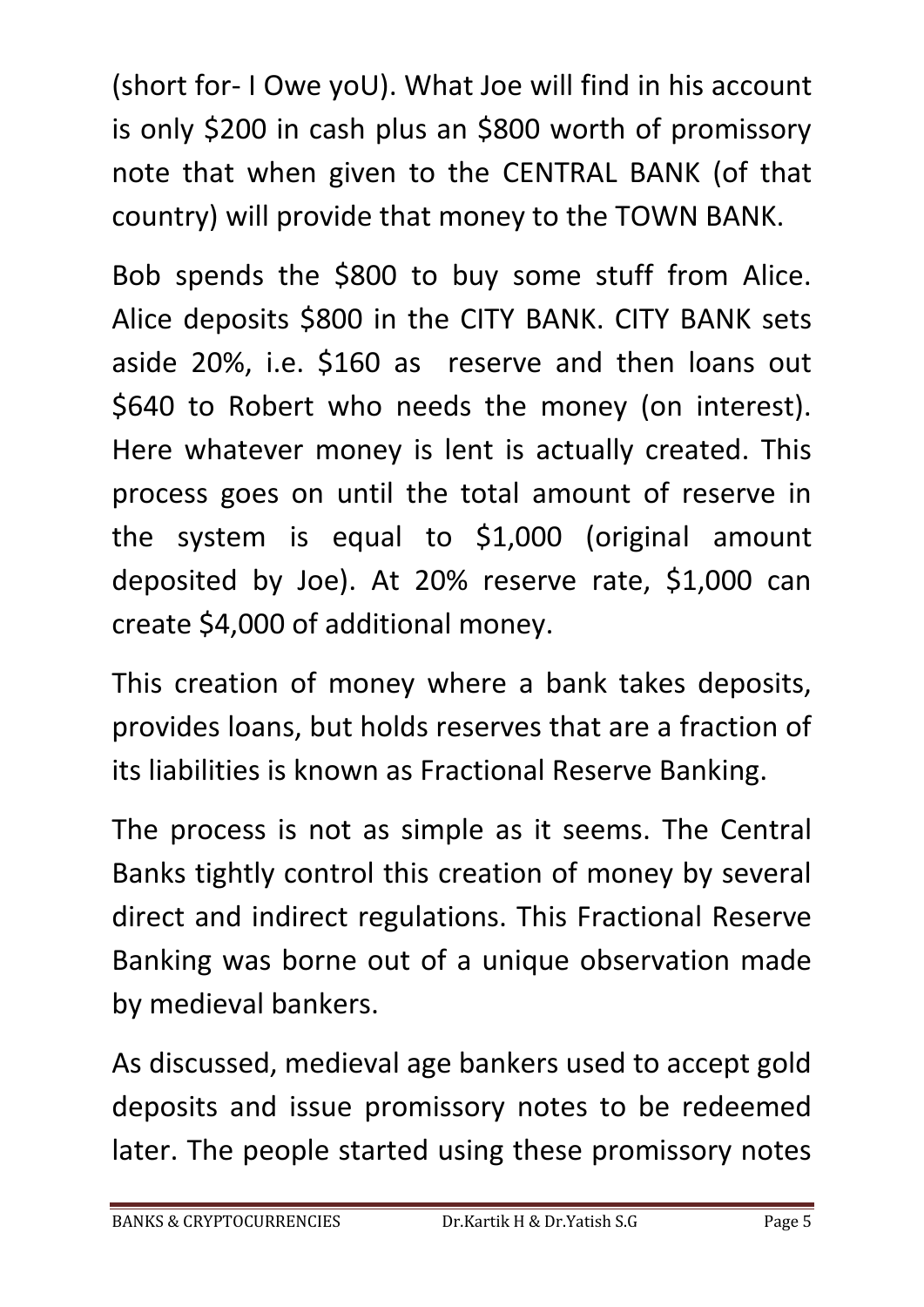as currency notes. The bankers observed that if they had 100 Kg of gold and issued 100 promissory notes, not all 100 notes would be redeemed at the same time. It meant that there was a certain amount of gold that lay unused. The bankers then loaned this unused gold to those who would pay interest. Thus, the bankers got interest on depositors' unused gold.

Banks lend money not only to private borrowers but also to governments. Governments borrow money from the banks; to be repaid later with interest. To record the borrowing, the government issues Treasury Bonds. These Treasury Bonds can be redeemed later by the banks for a stipulated amount.

Banks, apart from holding depositors' money and lending loans to borrowers fulfil several other functions.

One of the most crucial functions of a bank is that of a verifier. A transaction done through a bank is also supervised and recorded by the bank.

John has an account containing \$10,000 in the TOWN BANK. Joseph has an account containing \$100 in CITY BANK. John has to pay \$2,000 to Joseph. He writes a check to Joseph transferring \$2,000. Joseph takes the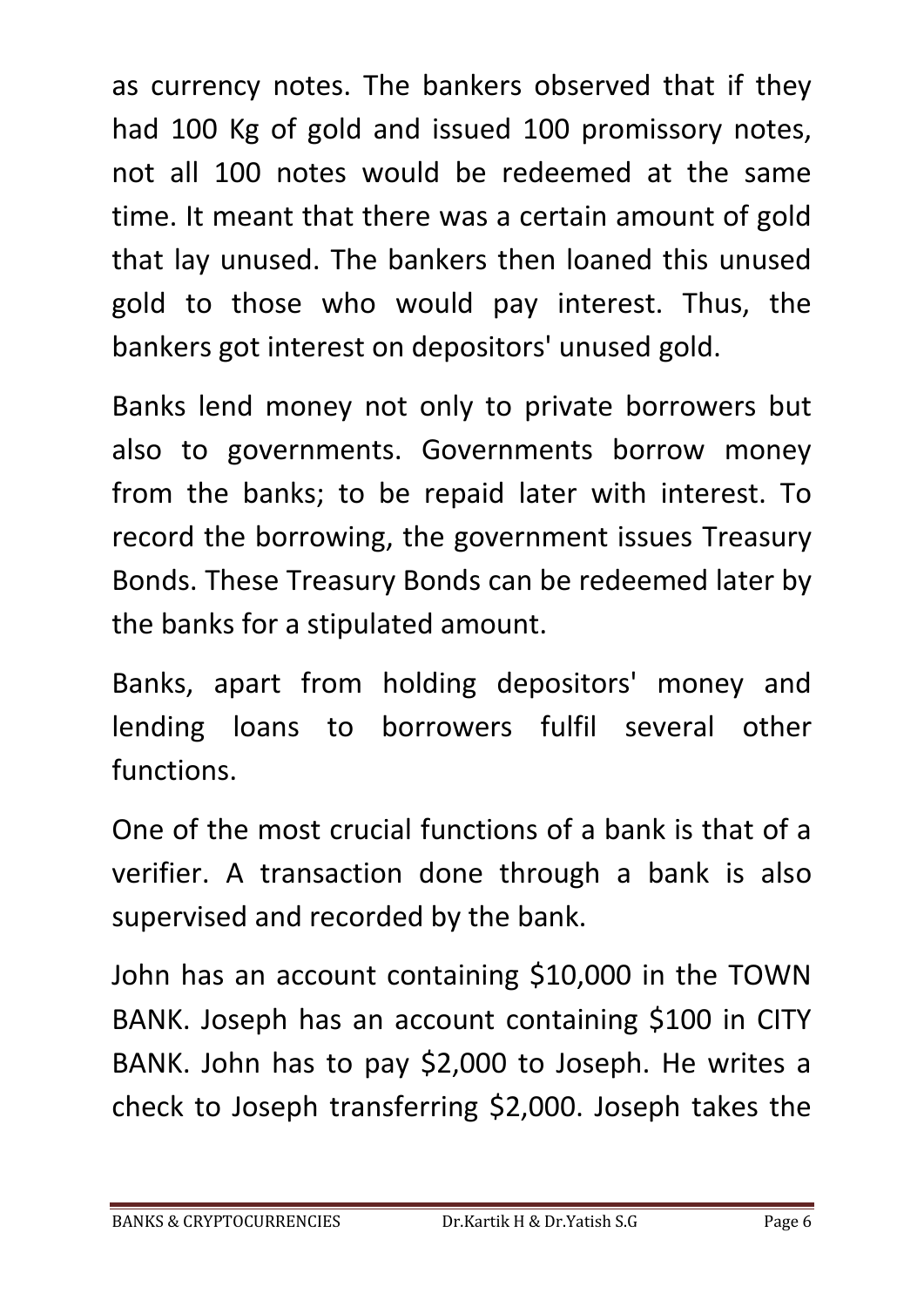check and gives it to his CITY BANK. CITY BANK gives the check to TOWN BANK. TOWN BANK verifies that

(a) John indeed holds an account with them.

(b) The account has adequate money to be transferred.

(c) The check is genuine, and the signature belongs to John only.

After all this is verified, they pay CITY BANK \$2,000. Similarly, CITY BANK verifies Joseph's credentials and deposits the money in his account.

This payment service with verified authentication and confirmation is done by banks. So banks act as a Trusted Third Party (TTP) between the transactor and the transacted. Here both John and Joseph trust a third party, i.e. the bank to complete their transaction. And this role of a TTP does not come for free. There is an inbuilt transaction cost, deducted by the banks for their service as a TTP and verifier.

Basically, the TTP certifies that the transaction is authentic.

The present day financial system has evolved so much so that hitherto important functions like holding deposits and issuing checks have been relegated to the background. The most vital role of a bank now-a-days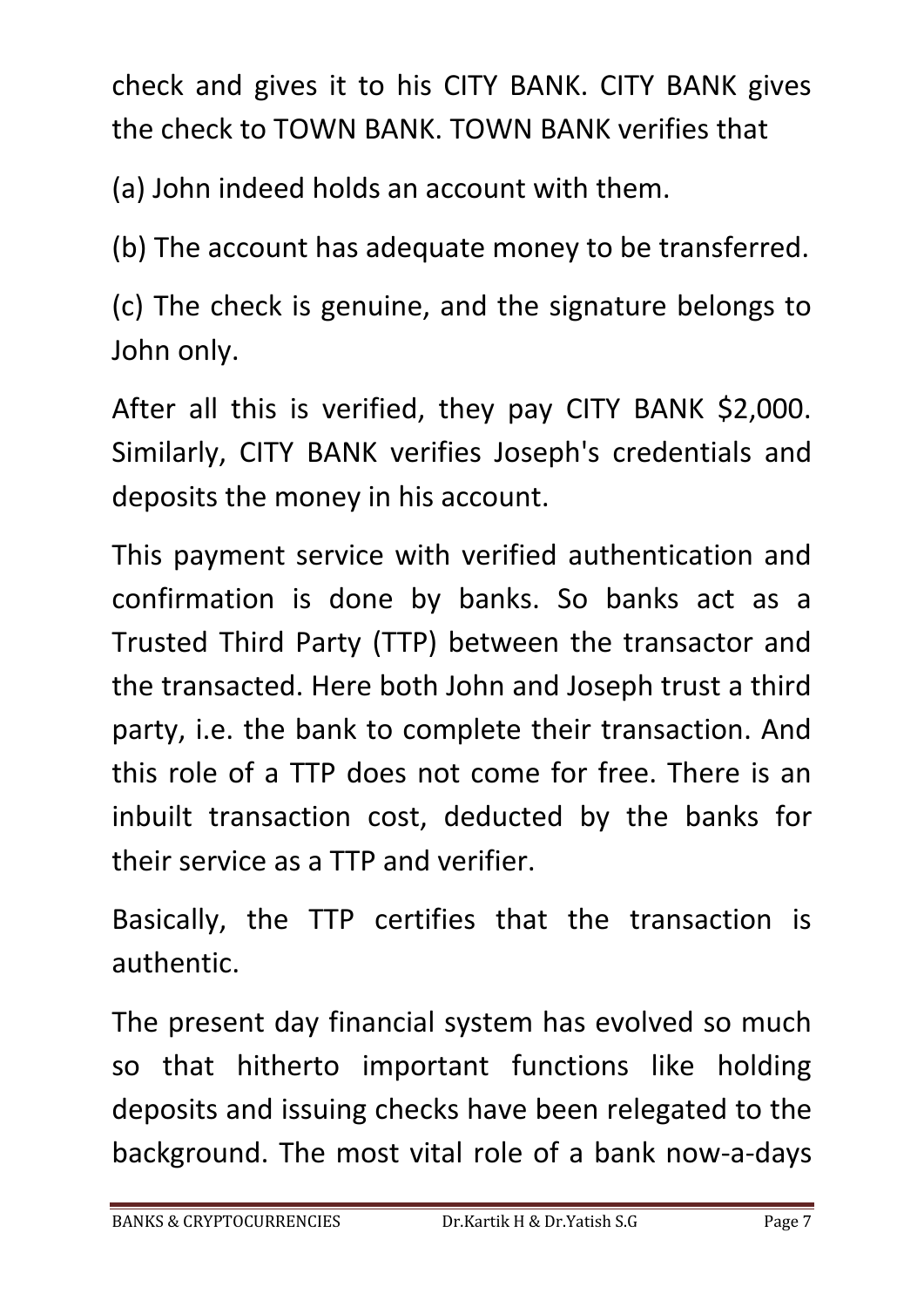is to act as a Trusted Third Party (TTP). Banks act as TTPs in settlements, loan lending, project financing, issuing of banknotes (printed by Central Banks), credit mediation and creating money (through the Fractional Reserve Banking).

Trading and business interaction in our society is based on transactions. And to safely and authentically conduct a transaction, there needs to be a supervisor, trusted by both the transacting parties. Banks have thus evolved to fulfil the role of a Trusted Third Party.

The introduction of the Bitcoin concept brings about a paradigm shift in the way money supply system works. Imagine a scenario where Bitcoin is a world-wide accepted currency. It is a decentralized and peer-topeer based currency. Bitcoin usage needs no intermediaries. As such, banks will be completely bypassed. Loans and mortgages will become personal and customized. Anyone willing to loan will become a money lender. There will be no "Double Accounting", which is the basis for Fractional Reserve Banking. People will no longer keep money in banks (or prefer to keep) as they will have a competitive market for interest rates throughout the world.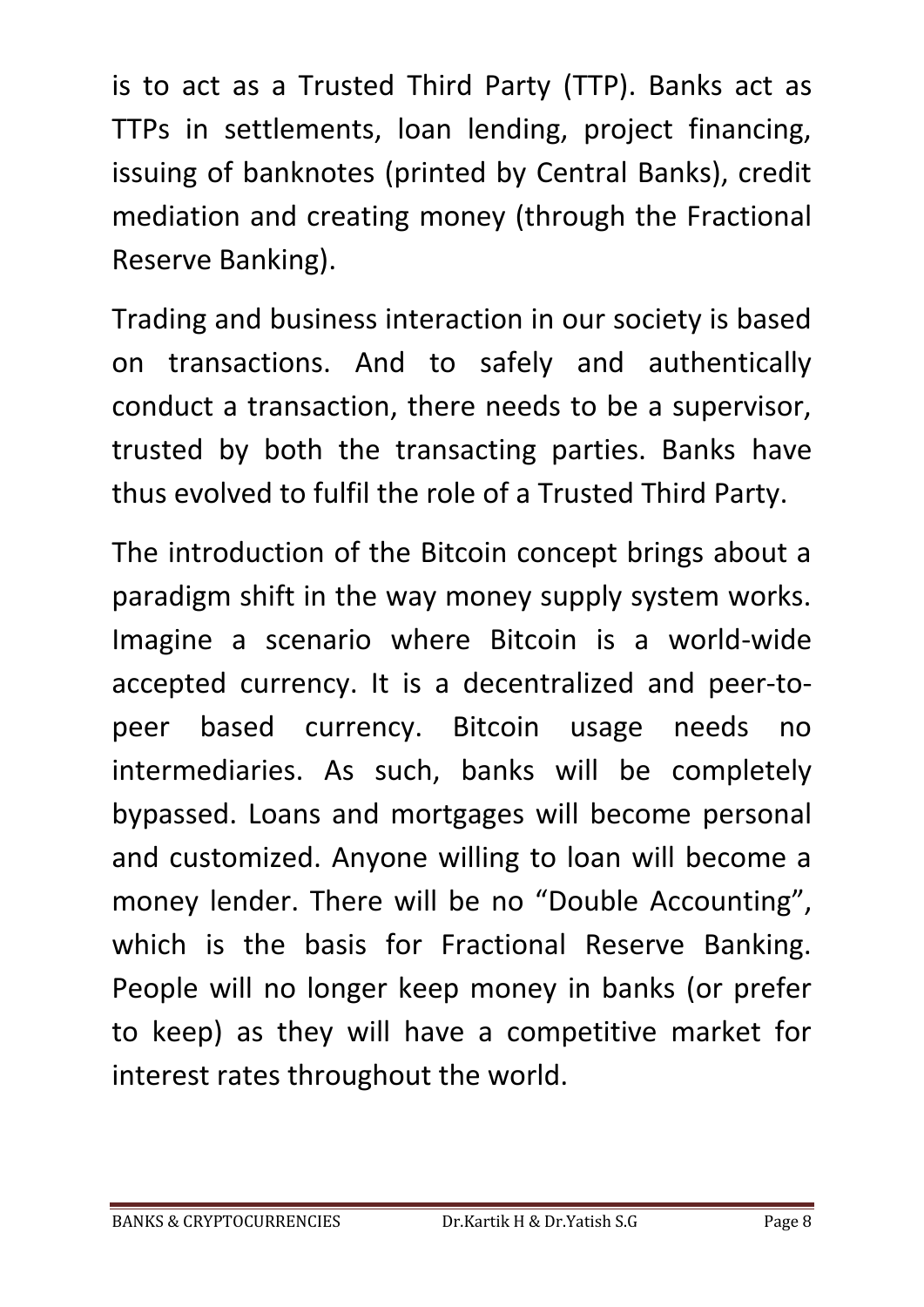Joe can lend his money to Kate at 10% interest rate, wherein his banks provide only 5% on savings. Kate, on the other hand will get money at 10% (from Joe) interest rate instead of 14-18% interest rate loans offered by banks.

Thus, Kate would rather take loan from Joe than from banks. And Joe would give loans to Kate, rather than keep it in the bank. [But amidst of all this, comes the issue of trust. All is well, as long as there is a guarantee that Kate will return the money back to Joe. But that seldom happens. The network thus will verify the transaction and guarantee its integrity].

But who will enforce a contract in the absence of an authority like a Bank? If a bank does not get back its loans, it will classify them as Non–Performing Assets (NPAs) and may be getting some relief from the government, the market or from the insurers. But if Kate does not return Joe's money, that may spell doom for Joe financially.

In the age of Bitcoin, credit–worthiness will become an important issue. In a scenario where Bitcoin becomes a major currency of exchange, each individual will need to have a credit–rating. And for that to happen, credit– rating agencies will start to take centre stage. The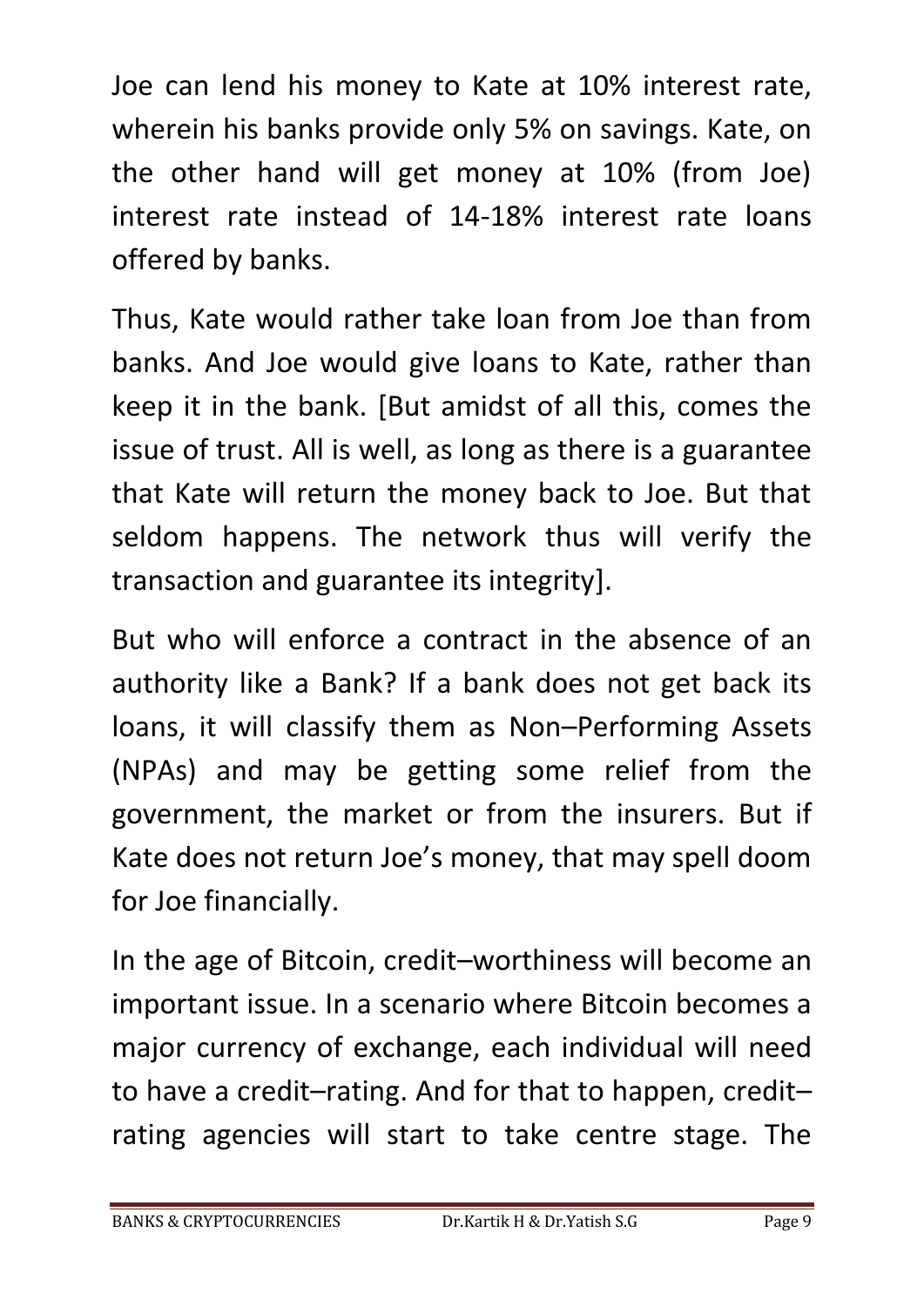banking system will be all but extinguished. Probably banks will take on new roles as credit–rating agencies.

But unlike the banking sector, the Credit– Rating Market cannot have too many players. You cannot have 100 judges in the same court, it will be chaotic. The market itself is like that. Because, just like money, trust is limited. And one cannot trust everyone with it. Over a period of time, only a few Credit–Rating agencies will have to emerge. So, a few banks may successfully transform into Credit-Rating Agencies whereas others may have to bite the dust. It is therefore important to realize that Bitcoin–like currencies (decentralized, unregulated ones) are heavily disruptive.

Lending money without supervision or control becomes very easy. But so will cheating. People may lose their lifetime savings to unscrupulous elements with doubtful credentials. In such a situation, Credit– Rating Agency data may themselves be manipulated. Cartelization and insider trading may go on unabated. This system will quickly deteriorate to a point where nobody can trust anybody.

Contrast this with a scenario where RSBCs will be the norm. In case of RSBCs, Along with sovereign backing,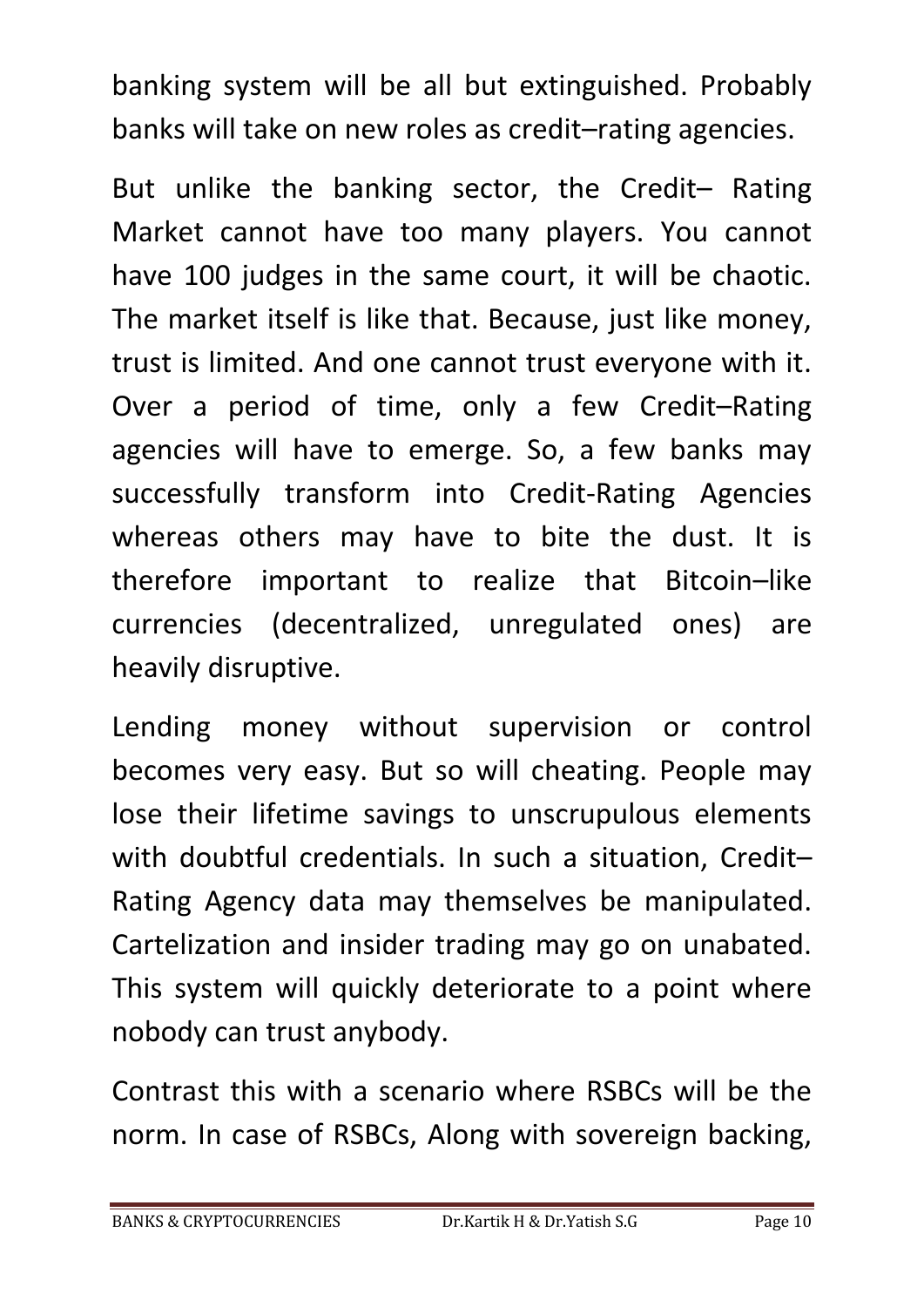there will be a regulated market. Banks can then act as a Trusted Fourth Party (TFP) instead of a TTP (which is the network itself, in case of Cryptocoins). TFPs will regulate crypto currency instruments. This is different from the government directly supervising markets. TFPs will function as a quasi–autonomous free market regulator of the crypto currency sector. They can underwrite or guarantee credit–worthiness of investors, money lenders and loan takers. They will be regulators and insurers merged into one. They in turn will be audited by government agencies so as to maintain integrity of the financial system.

# **Smart Contracts and RSBCs**

What if we can program the money so that after a certain time, it automatically reverts from Kate to Joe (with certain conditions)? That is what smart contract is all about. In smart contracts, the contract itself is the guarantee that it will execute itself. In case of unregulated cryptocoins where smart contracts are enabled (e.g-Ethereum) there will still be the trust issue as Ethers (or Bitcoins) are not backed by any Sovereign Authority. But in case of RSBCs, Contracts will be automatically executed, with full faith that the Sovereign Authority backs it. Thus, prices of NationCoins (the medium of exchange in the RSBC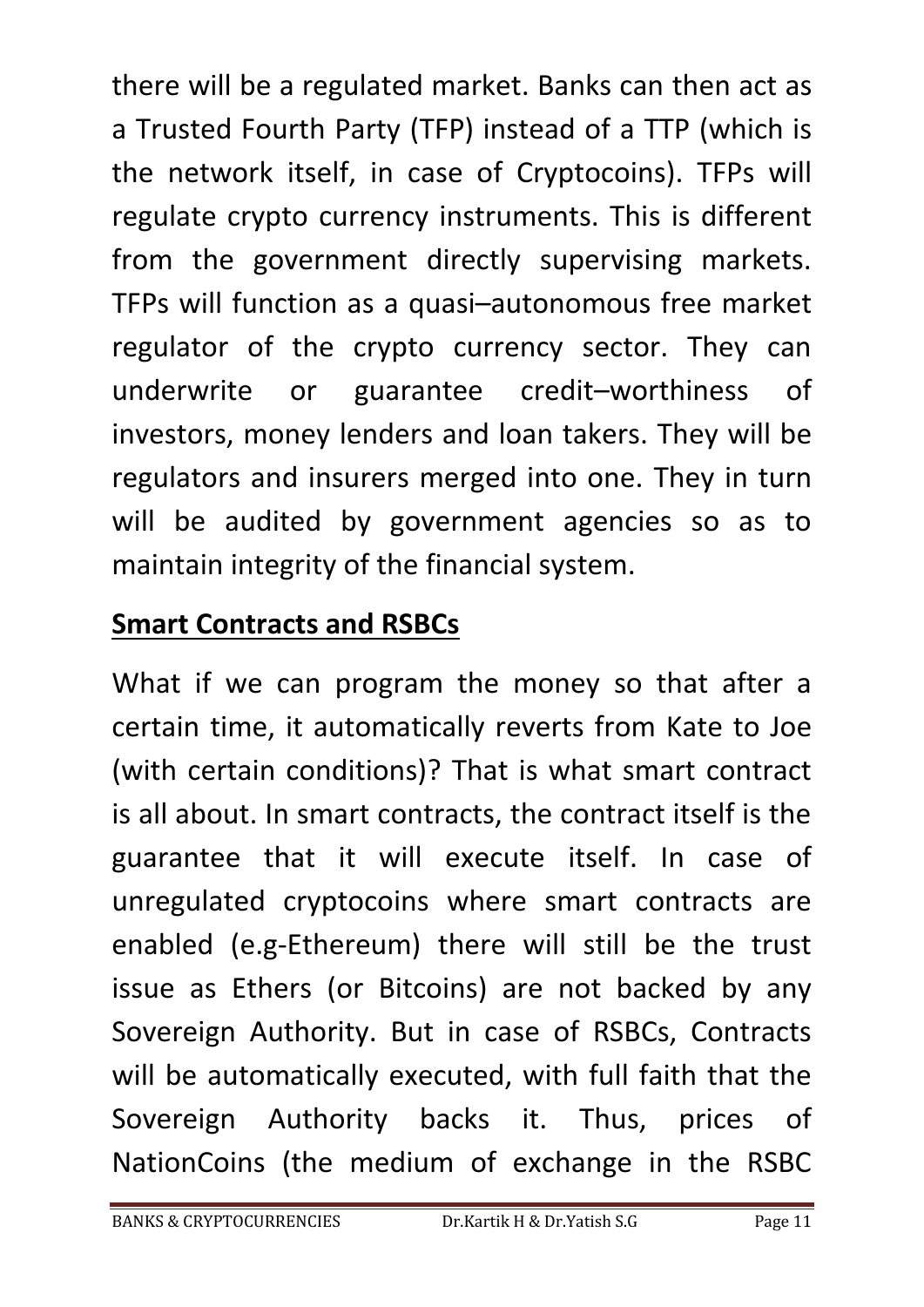system) as well as its functioning will be fully guaranteed by the Sovereign Authority.

What about Fractional Reserve Banking (FRB) in case of RSBCs?

FRB's role in the money supply will be greatly diminished in case of RSBCs.

In case of Unregulated Cryptocoins like Bitcoin, FRB is totally eliminated. Governments will no longer have control over money supply. In fact, money supply will be decided by market forces. This provides a fertile ground for manipulation by cartels and interest groups.

A constricted money supply regime (as seen in Bitcoin-21 Million units only) will only lead to a deflationary spiral. This is detrimental to the world economy as a whole.

In case of RSBCs, governments will have control over the money supply. The role of FRB will indeed be greatly reduced. Banks can still use FRB to increase money supply. But money supply can be more closely controlled by Central Banks than it is now. A built–in inflation rate will ensure that a constant inflationary situation is maintained. Economic expansion is thus ensured.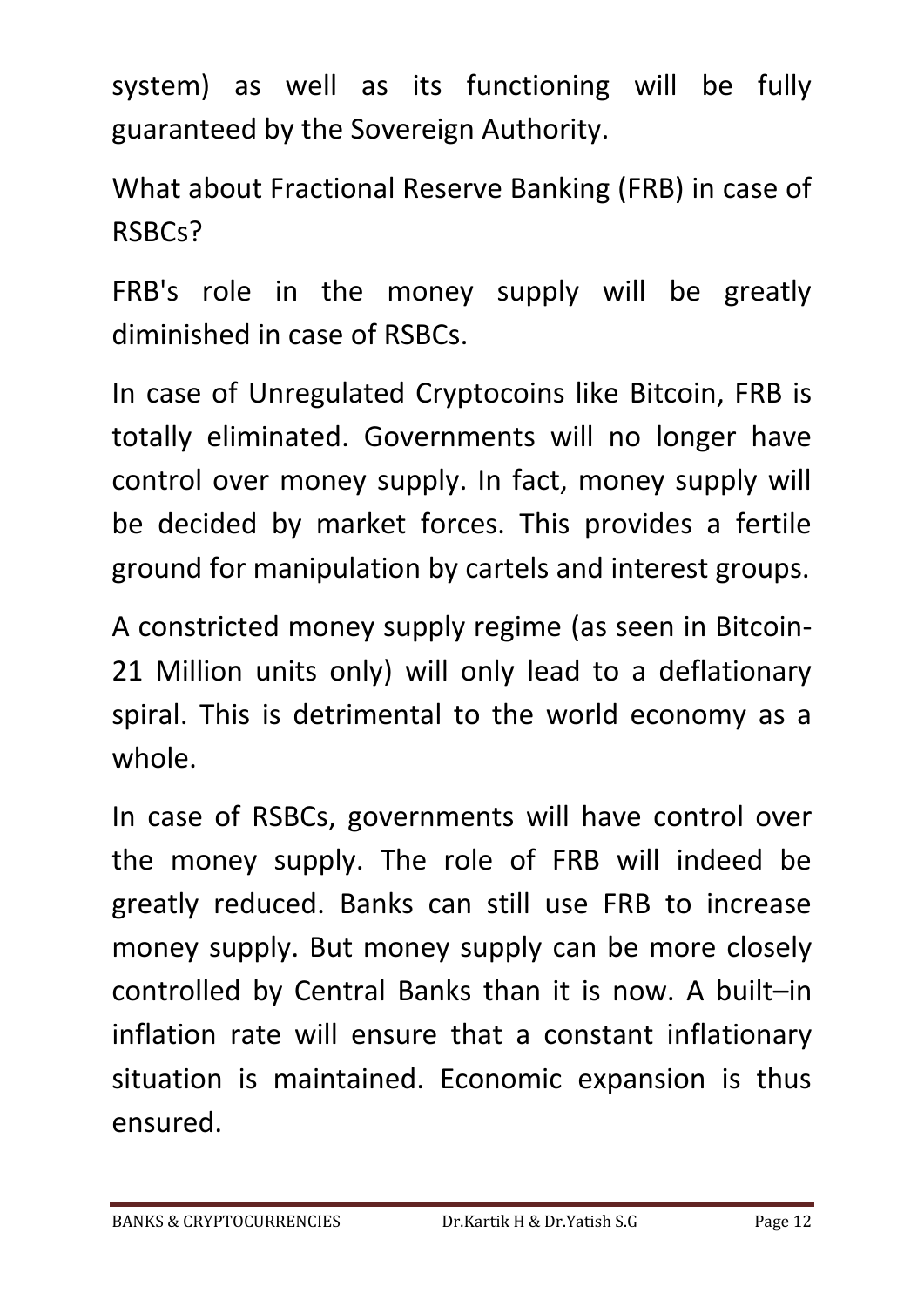Governments can directly borrow from the people at competitive rates. Banks will still exist as TFPs, albeit with a more sophisticated role. In fact, banks can transform themselves into VOFR (Verifier of First Resort) in contrast to government which will be VOLAR (Verifier of Last Resort). Banks can charge a small fee for their role as TFP. One can thus see that Bitcoin–like currencies are heavily disruptive. They have the potential to destroy FRB, eliminate banks resulting in a deflationary economic outlook.

The final result will be that the total amount of trust in the system will go down. And an untrustworthy economic system is not good for business or individual growth. The role of government as the sole issuer of currency will also be side-lined. This is akin to a government surrendering its sovereign authority to the network. The problem is that, if the network goes down, the economy goes down with it.

On the other hand is RSBC. It is also equally disruptive. But its disruptive power can be controlled. Role of FRB in money supply will be greatly reduced. But banks will still have an important role in the economy as a Trusted Fourth Party (TFP). The economy, as usual will continue on an expansionary trajectory.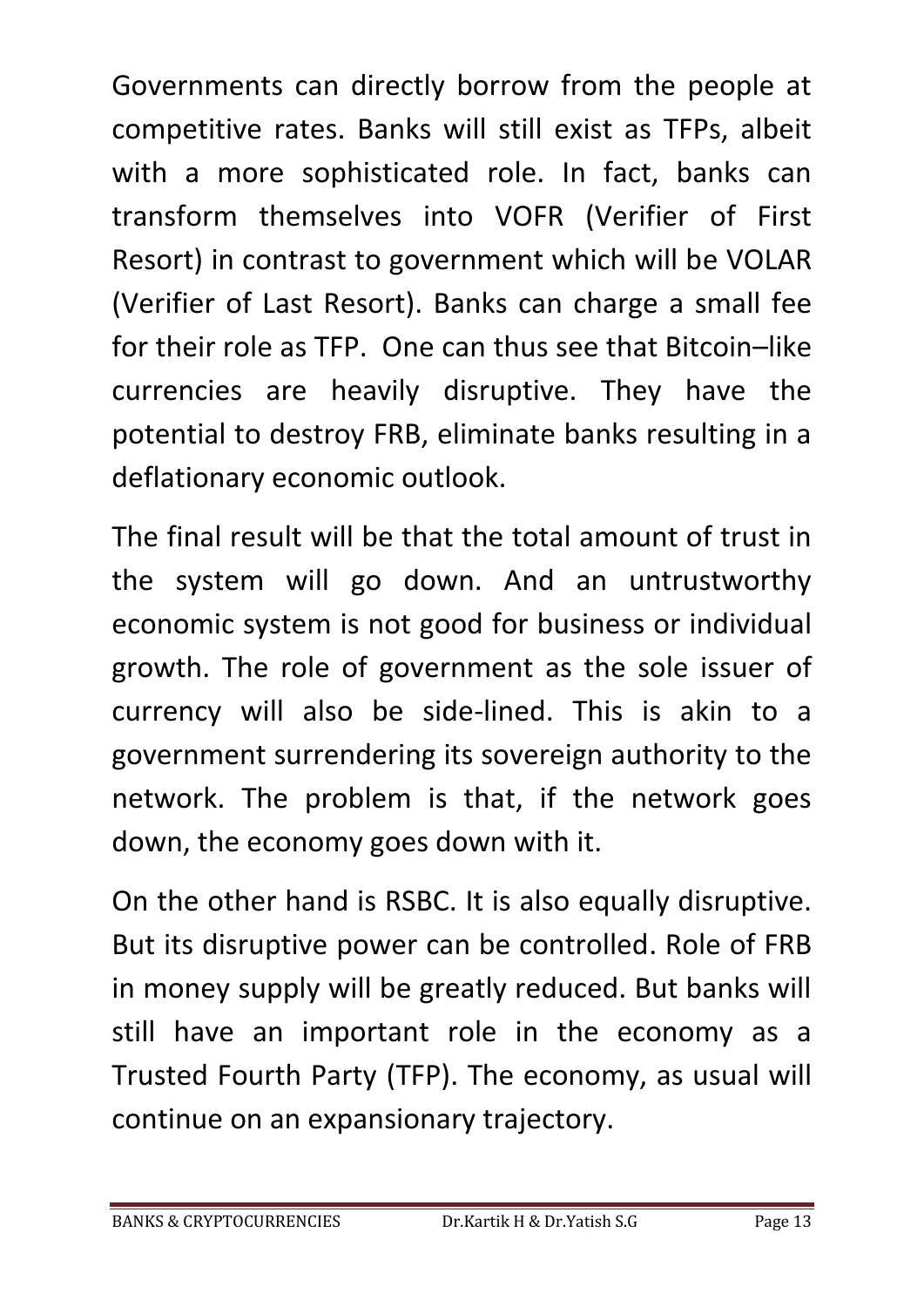The trust in the system will increase as credential verification will become faster and cheaper. And a trustworthy economic system is good for business. The role of the government as the sole issuer of currency will continue. Even if the network goes down, the government has to restore it or provide an alternate economic system (i.e. paper currency system). So, the economy will not go down with the network.

There is also another upside for Central Banks and Governments. Nations today pay a high price run a paper currency based economy due to substantial cost of effort, resources, time, maintaining and operating paper money infrastructure, high fees for cash withdrawals, moving and managing cost of paper money etc. Imagine all the money saved by shifting to a cashless economy. It is estimated that India alone - a \$2 Trillion economy now- could save close to \$70 Billion by 2025 if it shifts to a cashless economy  $^{[3]}$ . The savings world-wide by introduction of RSBCs will be enormous, probably running into hundreds of billions of dollars by 2025. All those savings can be utilised for poverty alleviation or managing the ill-effects of climate change.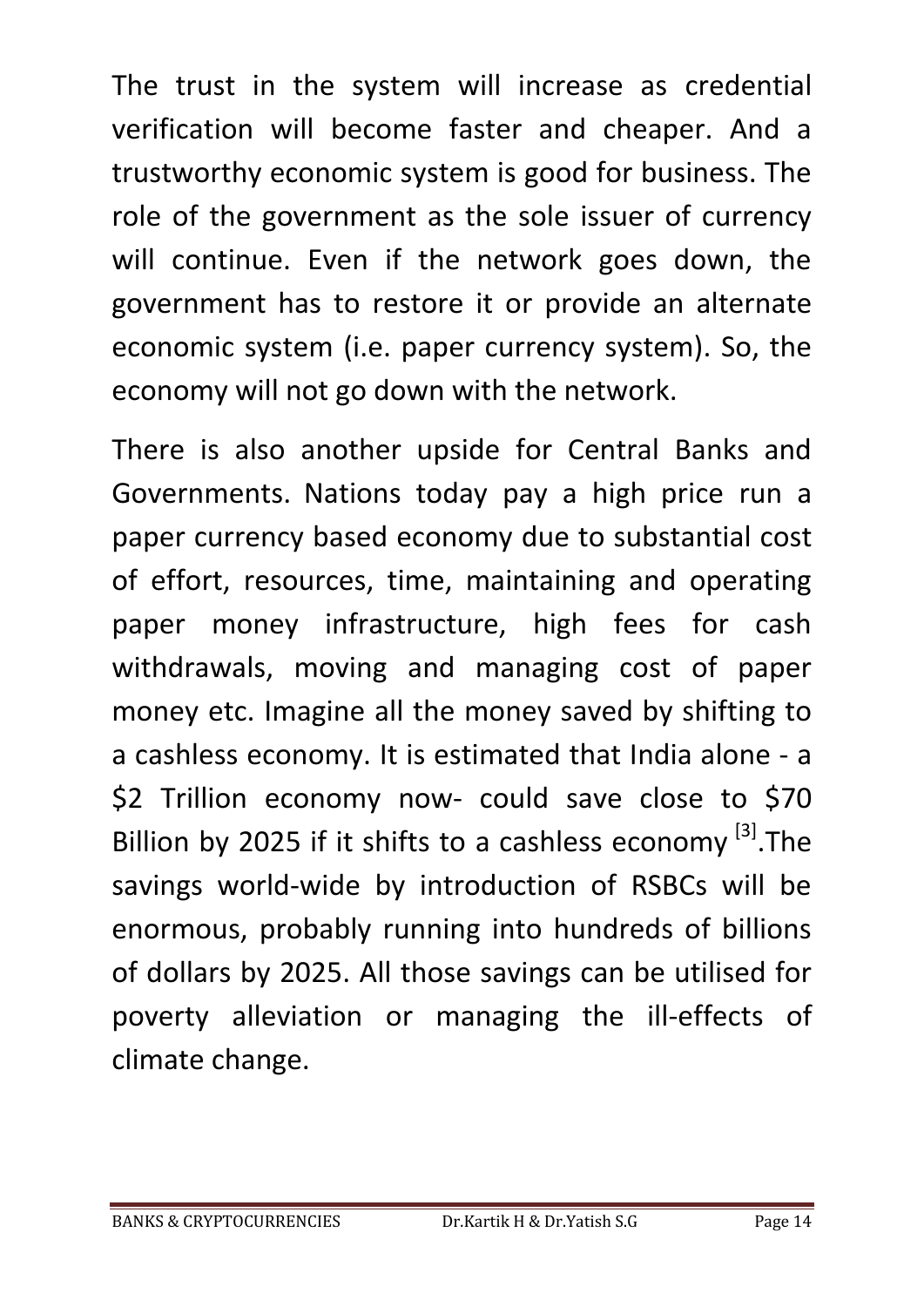#### **CONCLUSION**

We see that Banks, through Fractional Reserve Banking (FRB) help to expand the money supply in the economy. FRB is in fact an indirect way of exerting control over money supply by the Central Banks. At the same time, FRBs may pose a risk to the economy if it goes out of control. If Bitcoins and similar cryptocurrencies become mainstream media of exchange, there will be heavy disruption of the present economic order. Banks will lose their primacy in the economy; there will be large flight of capital from the Banking system. FRB will be in eliminated. The Money supply will purely be determined by market forces. This may give scope for manipulation and cartelization by unscrupulous elements. Money itself may be monopolized. RSBCs on the other hand reduce the role of FRB to a minimum. Banks will still have a role in the economy, albeit a different one. Banks will be transformed into Trusted Fourth Parties (TFPs) which will have the responsibility of certifying creditworthiness of individuals and other legal entities in a Crypto-currency dominated economy. One can observe that RSBCs allow for introduction of crypto-currencies into the mainstream economy in a controlled manner. Moreover the savings of shifting from a cash-based to